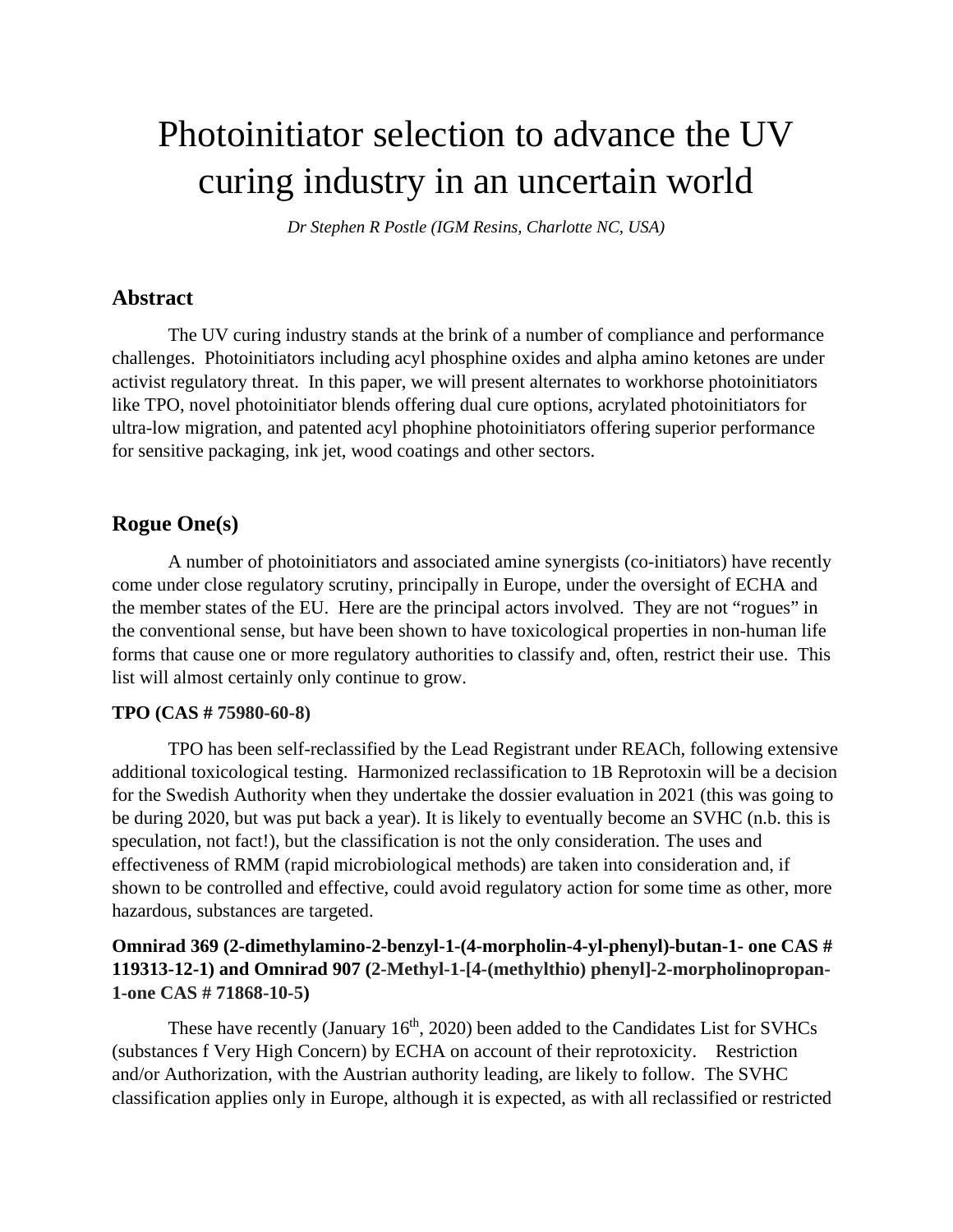substances, that other regulatory authorities will follow suit. With regard to specific market sectors where one or other of these photoinitiators are used, currently the case would be that outside the EU it would strongly depend on customer or end use policies.

• Nestle still had a minimise use for Omnirad 369 in Table 3 on the Nestle guidance note on Packaging Inks (Oct 2018) but on page 2 they exclude any SVHC substances where suitable alternatives do exist. Therefore, it is expected that printed packaging for Nestle outside the EU will also be affected and that a decline is to be expected.

Any suppliers of IKEA need to comply to IKEA Specifications and the most common Specification is:

• Surface coatings and coverings – general requirements IOS-MAT-0066 (15-11-2017) restricts the use of CMR substances category 1A or 1B and Substances of Very High Concern (SVHC).

In the Automotive Industry there are similar restrictions in place.

#### **4PBZ (4-Phenyl benzophenone CAS # 2128-93-0)**

This was reclassified by ECHA as a 1B Reprotoxin in the summer of 2018. A further issue with 4PBZ is its very low solubility in several common monomer and oligomer systems.

**EDB (Ethyl-4-(dimethylamino) benzoate CAS #10287-53-3) and EHA (2-Ethyl Hexyl-4-. (dimethylamino) benzoate CAS #21245-02-3)**

These have been reclassified by ECHA during 2018 as Reprotoxin 1B, rendering them very difficult to use for many applications e.g. sensitive packaging, for example. These two have been the workhorses for those requiring amine synergists for general applications.

### **The Empire Strikes Back**

While many regulatory bodies around the world have programs to scrutinize all chemical substances, it is fair to say that ECHA takes the most activist role in chemical substance evaluation and reclassification.

#### **ECHA's declared future plans**

#### *Grouping of substances*

ECHA has indicated, both in 2018 and in 2019, that they will increase their use of grouping of ostensibly similar substances ([https://echa.europa.eu/support/registration/how-to](https://echa.europa.eu/support/registration/how-to-avoid-unnecessary-testing-on-animals/grouping-of-substances-and-read-across)[avoid-unnecessary-testing-on-animals/grouping-of-substances-and-read-across](https://echa.europa.eu/support/registration/how-to-avoid-unnecessary-testing-on-animals/grouping-of-substances-and-read-across) and [https://newsletter.echa.europa.eu/home/-/newsletter/entry/want-to-know-about-grouping](https://newsletter.echa.europa.eu/home/-/newsletter/entry/want-to-know-about-grouping-substances-to-manage-risks-of-chemicals-)[substances-to-manage-risks-of-chemicals-](https://newsletter.echa.europa.eu/home/-/newsletter/entry/want-to-know-about-grouping-substances-to-manage-risks-of-chemicals-)). Their view is that read-across obviates some of the need for extensive toxicological testing. However, the chemical world is littered with examples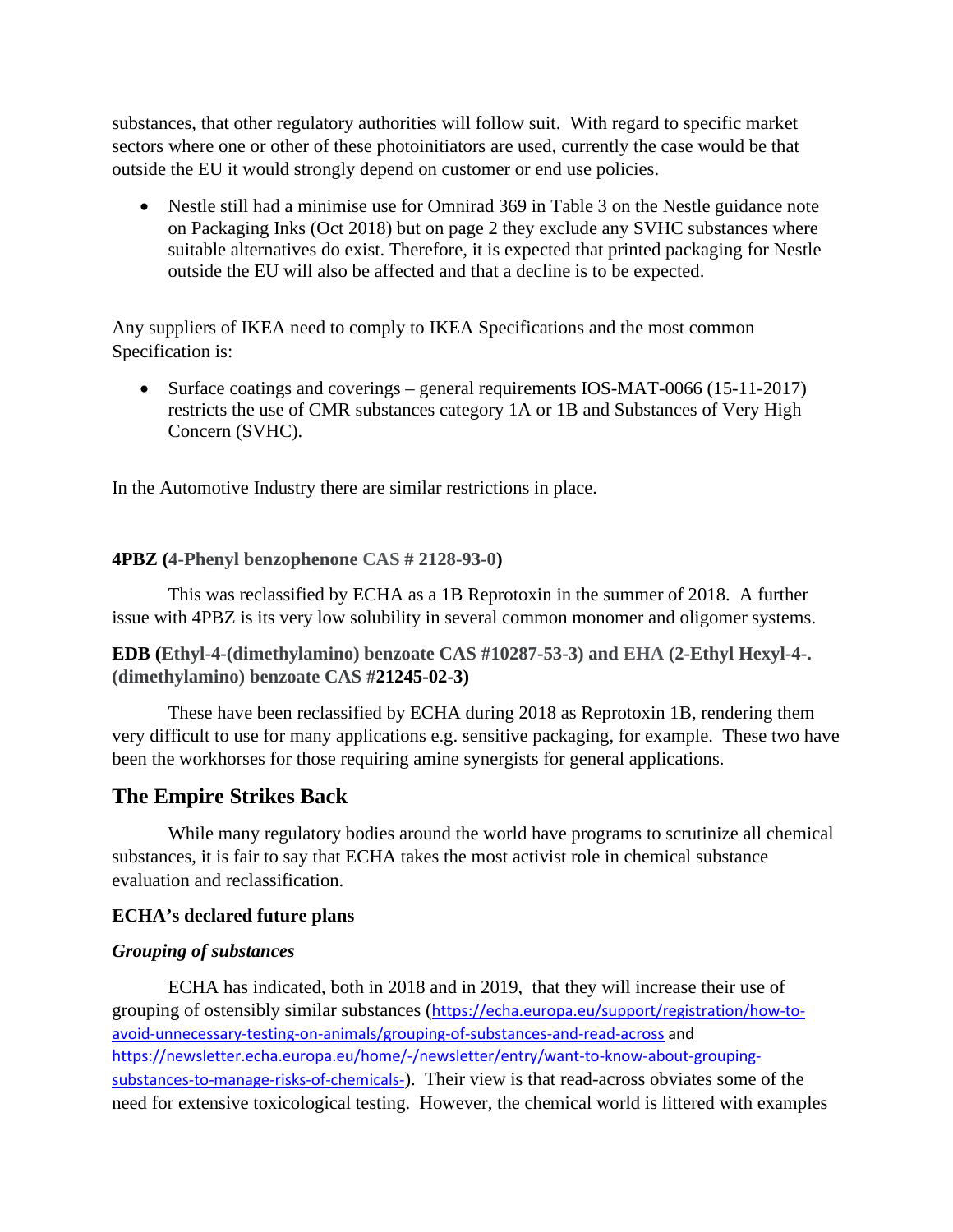where very slight structural changes make huge differences in toxicological or pharmacological efficiency upon the human body. Codeine and morphine are an interesting pair, as are ethanol and methanol. Also, Omnirad 369 and Omnirad 3709 differ only by a single methyl group, yet the former is Reprotoxin 1B and the latter Reprotoxin 2 (H361). One great fear for the uv curing industry is that, with TPO on point of a harmonized classification of Reprotoxin 1B, BAPO (Omnirad 819: CAS #162881-26-7) and TPO-L (CAS #75980-60-8) will be grouped with it for dossier review.

#### *Re-evaluation of all dossiers*

 ECHA announced in July 2019 ([https://echa.europa.eu/-/echa-to-scrutinise-all-reach](https://echa.europa.eu/-/echa-to-scrutinise-all-reach-registrations-by-2027)[registrations-by-2027](https://echa.europa.eu/-/echa-to-scrutinise-all-reach-registrations-by-2027)) that all REACh dossiers would be liable for inspection, at all tonnage bands, and that approximately 20% of registered chemicals in each band, or 30% of all registered chemicals overall, would be inspected. Our experience is that inspection almost invariably leads to a request for further toxicological data. This will put further cost and resource strain onto the whole of the chemicals industry in Europe. Further, ECHA's strategic plan through 2023 ([https://echa.europa.eu/documents/10162/26075800/echa\\_strategic\\_plan\\_2019-](https://echa.europa.eu/documents/10162/26075800/echa_strategic_plan_2019-2023_en.pdf/3457ccff-7240-2c1f-3a15-fa6e5e65ac56) [2023\\_en.pdf/3457ccff-7240-2c1f-3a15-fa6e5e65ac56](https://echa.europa.eu/documents/10162/26075800/echa_strategic_plan_2019-2023_en.pdf/3457ccff-7240-2c1f-3a15-fa6e5e65ac56)) indicates that the dossiers of all registered chemicals in tonnage bands Annex VII and above will be inspected by end-2023.

#### **BfR**

#### *Photolytes*

The BfR has published draft guidelines on photoinitiators for food contact applications, working with, *inter alia*, EuPIA and the Swiss authorities: ([https://www.bfr.bund.de/en/bfr\\_recommendations\\_on\\_food\\_contact\\_materials-1711.html](https://www.bfr.bund.de/en/bfr_recommendations_on_food_contact_materials-1711.html)). They are concerned not only with substance toxicity, but also with the fate of uv curable components after irradiation, i.e. photoinitiator photolytes.

### **NGOs**

It's hard to quantify the current and future influence of NGOs on national and regional regulatory bodies, but they are known to have influence with various governments who, in turn pass along recommendations to their regulatory authorities. It is a widely held view by many within the chemical industry (opinion, not fact!) that some NGOs do not discriminate between the various uses of chemicals.

# **Jedi Master Tricks**

Given the current reclassifications and expected trajectory of regulatory investigation into other chemicals, including photoinitiators, it is prudent not only to consider alternates to those realizing a 1B or SVHC classification, but also to consider how innovating in photoinitiators can allow the industry to stay ethically at least one step ahead of the regulatory authorities and their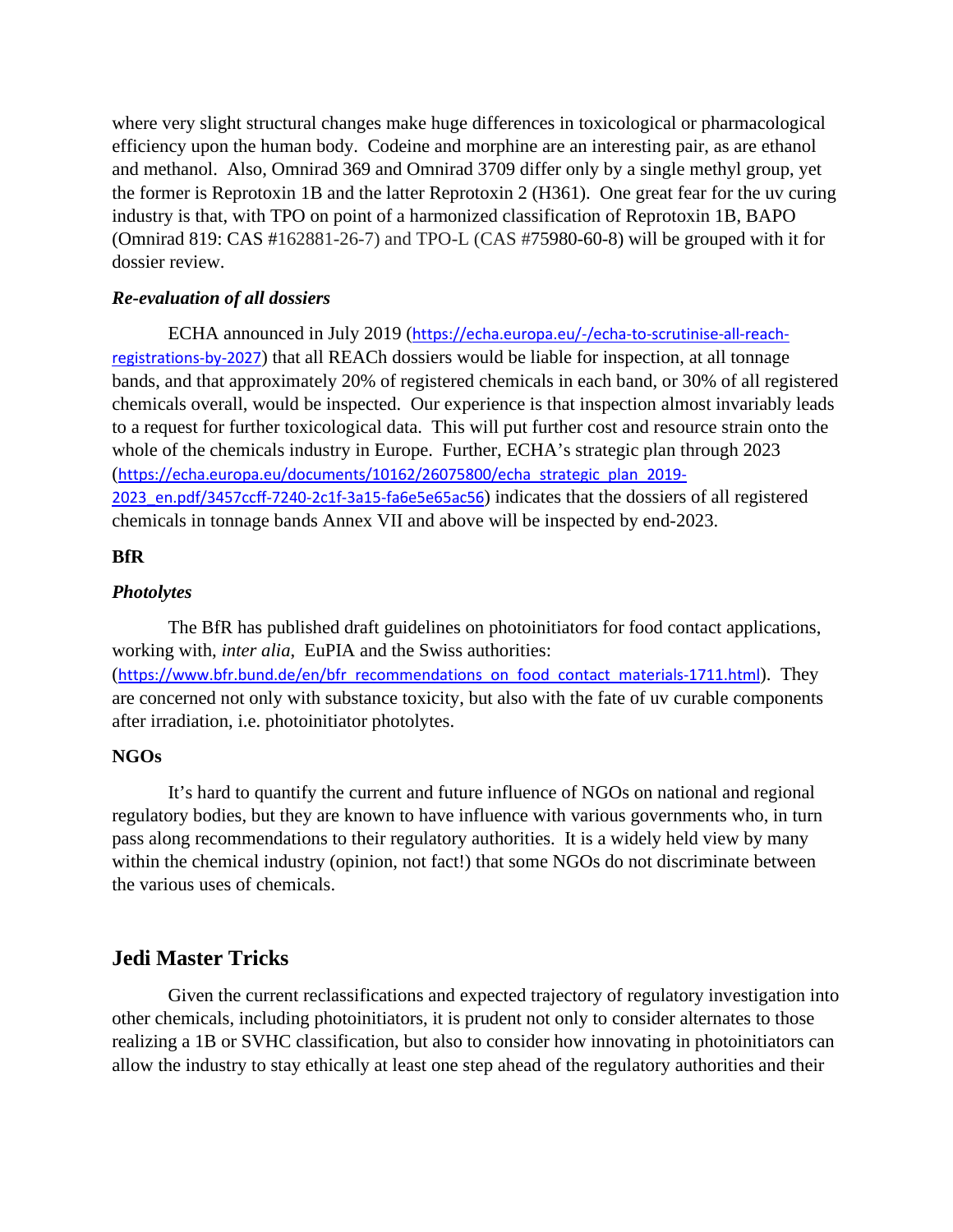influencers. Consider Figure 1. This notionally reduces innovation in photoinitiators to a conventional Boston Matrix.

|      |                          | and visible light PIs;<br>quantum dots |
|------|--------------------------|----------------------------------------|
| same | <b>Existing products</b> | <b>Alternates to TPO, AAKs</b>         |
|      |                          | etc.                                   |
|      | same                     | different                              |

## **Photoinitiator functionality**

 **Photoinitiator selection**

### **Figure 1 – options for photoinitiator development**

The remainder of this section will look at the various options for the reclassified photoinitiators through the lens of this matrix, as well as consider new presentations of existing photoinitators (same PI selection/different PI functionality box) with different properties thereby.

### **Alternates to TPO**

 The industry has been quick to evaluate alternates to TPO. Principal substitutes are Omnirad 819 (BAPO) – which can be used at approximately 50% the concentration of TPO – and TPO-L – which can be used at approximately 140% of the concentration of TPO, both on a w/w basis. *Omnipol TP (CAS # 1834525-17-5)* offers a further alternative, with the advantages of very high solubility and low migration potential. It can be used at approximately the same w/w concentration as TPO. APO blended with difunctional alpha hydroxy ketones like Esacure ONE, Omnirad 127 or Esacure KIP 160 also offer possibilities, especially for LED cure, as does APOs blended with Esacure 1001M.

#### **Alternates to Omnirad 369 and 907**

Alternates to Omnirad 369, like difunctional alpha hydroxy ketones (e.g. Esacure KIP 160, Omnirad 127, Esacure ONE) and acyl phosphine oxides, as well as blends comprising one or both of these groupings, were discussed at RadTech  $2016<sup>1</sup>$  None is a "drop in" based either on absorption wavelength or cost.

*Omnirad 379 (2-dimethylamino-2-(4-methyl-benzyl)-1-(4-morpholin-4-yl-phenyl) butan-1-one CAS # 119344-86-4)* is, of course, the closest match to Omnirad 369, but its future (see "ECHA Grouping" above!) is thought uncertain by some. It is a workhorse for ink jet, where one photoinitiator to cover all end uses from signage through t food packaging is desirable.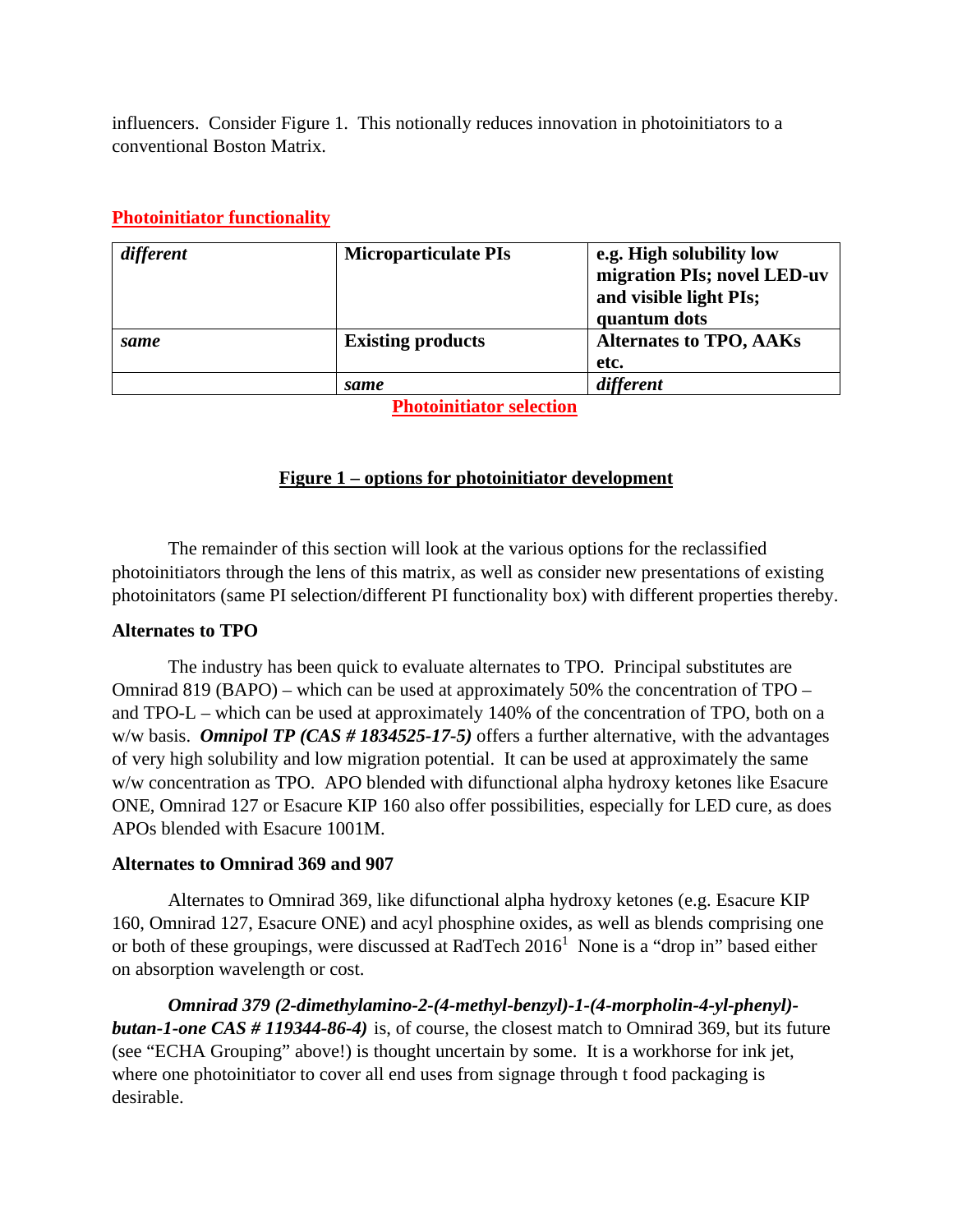*Omnirad 389 (2-Benzyl-2-dimethylamino-1-(4-piperidinylphenyl)-1-butanone CAS # 119312-76-4)*, another alpha amino ketone, is available as an alternate to Omnirad 907, especially for the Asian electronics industry.

For sensitive packaging applications, polymeric alpha amino ketones, such as *Omnipol 910 (Polyethylene glycol di(beta-4-[4-(2-dimethylamino-*

**2benzyl)butanoylphenyl/piperazine)propionate CAS # 886463-10-1)** are available. Polymeric PIs display very low migration tendencies, but are not usable in all formulatory applications, on account of their impact on formulation rheology.

#### *Silylated Alpha Hydroxy Ketones*

This is a new class of photoinitiators, still at the laboratory level, based on silylated alpha hydroxy ketones. Certain materials in this class show properties very close to alpha amino ketones, unlike their parent alpha hydroxy ketones<sup>2</sup>. Figure 2 is an example of the relative reactivity of certain members of this class versus Omnirad 907 at medium pressure Hg wavelength irradiation.



**Figure 2: the relative reactivities of experimental silylated alpha hydroxy ketones (all with "LFC" code numbers) versus Omnirad 907**

#### **Alternates To EDB and EHA**

These two amine synergists have been widely used in conjunction with Type II photoinitiators. Hitherto, the only alternates are higher performance/higher cost amine synergists, designed specifically for indirect food contact packaging. *Omnipol 894 (a TMPTA/NMA adduct. CAS # 2407644-16-8)* will be launched in 2020 to offer a new, and patented, alternative to these existing amine synergists<sup>3</sup>.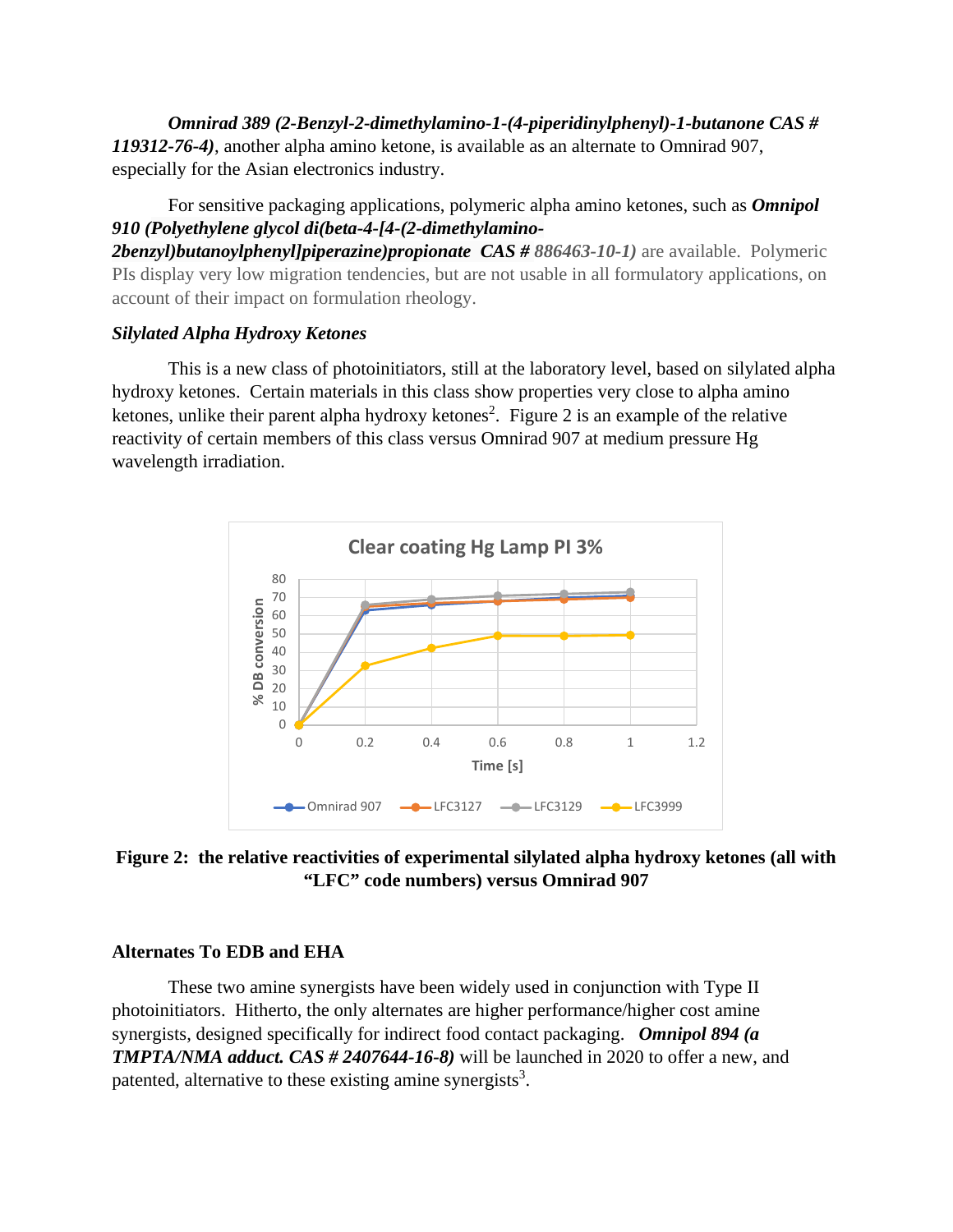#### **Alternates to 4PBZ**

In addition to its current classification, 4PBZ suffers from very low solubility in many monomeric and oligomeric acrylate blends, and this adds cost to its use. Various methylated benzophenones, which might be used in its place, also suffer from some solubility and toxicological restrictions. *Omnirad 991* (2-(1,1'-Biphenyl-4-ylcarbonyl) benzoic acid 2 ethylhexyl ester CAS  $# 75005-95-7$ ) is a patented<sup>4</sup> highly soluble analog of 4PBZ that will be launched during 2020. Polymeric materials have also been claimed, in this context<sup>5</sup>.

## **The Rebel Alliance**

Given the regulatory issues surrounding photoinitiators, it behooves the industry to speak with a single voice to the various regulatory authorities, and on other issues impacting photoinitiators. So, in late 2018, the **Photoinitiator Project** ("PIP") **(**[https://www.photoinitiators](https://www.photoinitiators-platform.org/)[platform.org/](https://www.photoinitiators-platform.org/)) was formed. Founding members were IGM Resins, BCH, Rahn, and DSM, and the consortium now includes many photoinitiator manufacturers, distributors and downstream users based in North America, China and Europe. The consortium is currently engaged in several programs, including:

- a dialog with ECHA on the grouping of photoinitiators
- a dialog with the BfR on photoinitators for food contact
- a joint program with EuPIA on the correlation of photolytes from Type I photoinitators "*in vitro*" (i.e. in a test tube) and "*in vivo*" (i.e. in actual printed/coated assemblies)
- tariffs on imports from China to the USA, working with RadTech and NAPIM
- working groups on alpha amino ketones and on acyl phosphine oxides aimed at defending appropriately against the grouping of all members of these photoinitator classes

### **Padawans – our Future Jedi Knights**

Two evident trends within the printing and coating market sectors are the conversion from medium-pressure mercury lamps to uv-LEDs (principally 385/395 nm, but also 365nm) and the continued growth of specialty and sensitive packaging systems. So, it is appropriate to look at the new photoinitiator classes being developed, patented and commercialized to see how they will assist in safeguarding and growing the uv curing industry. Many of these innovations have been the subject of detailed presentations elsewhere, so I will mention them only briefly in this paper.

#### *3-Ketocoumarins*

Ketocoumarins have been known since the early 1980s as Type II photoinitiators, but were never commercially viable, principally for three reasons:

relatively low insolubility in many common acrylate systems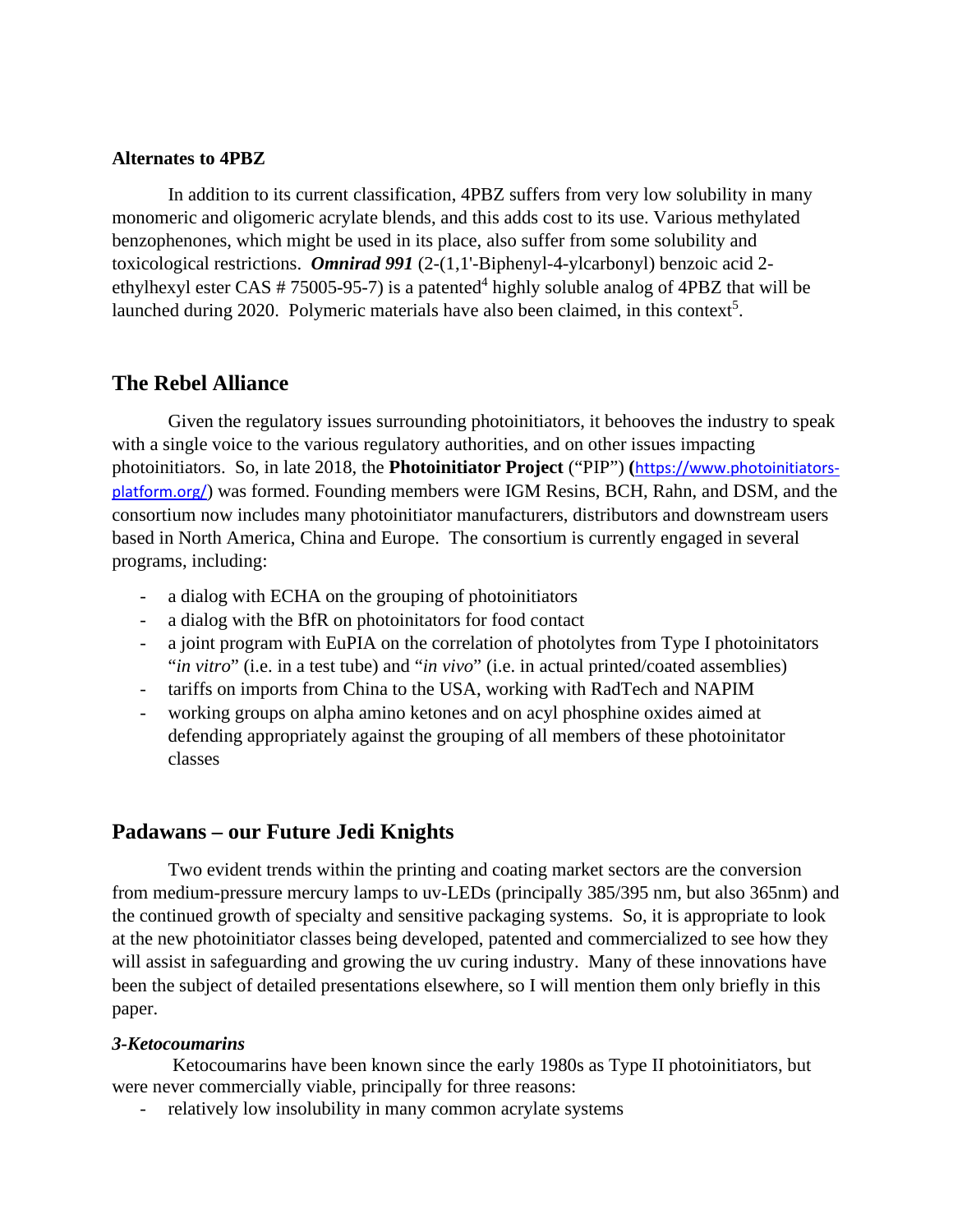- no discernable cost-based advantages over other photoinitiators at Hg lamp wavelengths
- Inability to function at uv-LED wavelengths

These issues were overcome with the introduction in 2018 of the patented<sup>6</sup> material *Esacure 3644 (CAS # 2243703-91-3).* There have been several presentations surrounding this new product<sup>7, 8</sup>. It is highly suitable for uv-LED cure and is less yellowing than existing Type II photoinitiators such as the thioxanthones. Further, it is up to 20% soluble in many monomers (Figure 3) and shows very low migration tendencies. It currently finds favor in graphic arts and in wood coatings.



## **Figure 3: solubility percentage of the 3-Ketocoumarin Esacure 3644 in common monomers**

## *Polymeric APOs*

*Omnipol TP (CAS # 1834525-17-5)* has been mentioned above as an alternate to TPO. It functions as a very low migration and highly soluble alternate to TPO-L and is trifunctional. It is patented<sup>9</sup> and was introduced in 2018. It has been presented on at a number of conferences<sup>8</sup>

## *Liquid BAPOs*

BAPO has been a workhorse photoinitator for many years. Given the possibility that it might be included in a lengthy and expensive toxicological study under ECHA's oversight (see above), it is prudent to consider what alternates there might be. BAPO is also not the most soluble photoinitiator available. So, a next generation offering would include intrinsic improvements in formulability and in sensitive packaging systems as well. The first introduction in this area will be the patented<sup>10</sup> *Omnirad 820 (CAS # applied for)*. Details of this and other liquid BAPO developments have been presented previously<sup>11</sup>

### *Water-compatible Photoinitiators*

 With the growth in waterborne uv, for a number of well-documented reasons (rheological control and the elimination of monomers in ink jet, and film thickness control in wood coatings, as two examples), it is appropriate to consider truly water-compatible photoinitiators. Such exist already for Hg lamp cure. For LED cure, *Omnirad 820* (discussed above) had the virtue of being entirely compatible with aqueous formulations as well as  $100\%$  solids systems<sup>11</sup>. Another promising development, falling under the "new presentations of existing photoinitators" aegis, lies in micro-dispersed versions of existing photoinitiators<sup>12</sup>, developed by Professor Shlomo Magdassi and team at the Hebrew University of Jerusalem Such dispersions, which are freely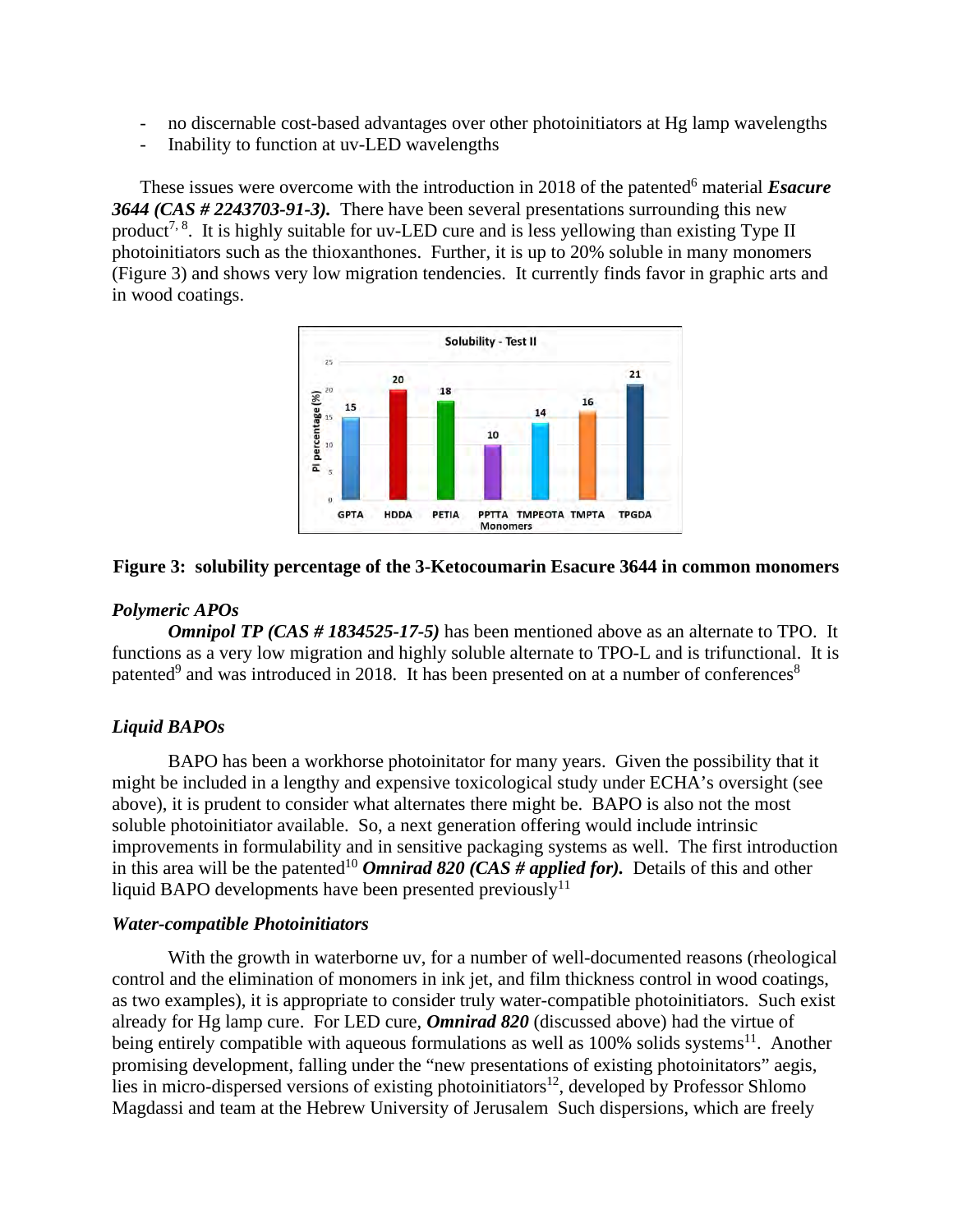water-compatible, comprise particles of size 200nm and above, so are unlikely to fall prey to any nanoparticle legislations or restrictions. Initial work was conducted on TPO dispersions for 3D hydrogel formation. Recent, unpublished work on BAPO dispersions shows very interesting reactivity at low concentrations.

#### **Dual Cure – The Phantom Menace?**

A recent, but repeated, request from the graphic arts community is for photoinitator systems that will function equally well under both uv-LED and Hg lamp irradiation. Although never published in any detail, it is known that Alpha Hydroxy Ketone/APO Blends will function well at a range of wavelengths, with sensitization of the alpha hydroxy ketones a likely mechanism of action. Additionally, several photoinitiators, including alpha amino ketones, acyl phosphine oxides and 3-ketocoumarins, will initiate polymerization over a wide range of uv wavelengths*.* 

A related approach is to blend photoinitators not only having good cure response over a wavelength range, but offering complementary properties. A recent development in this area lies in blends comprising 3-Ketocoumarins with liquid BAPOs and other APOs. The benefit here lies through and surface cure, accompanied, in certain cases, by much higher reactivity than is obtained with either of the component photoinitators $^{13}$ .

#### **UVA LED – Death Star or Light Saber?**

Many photoinitiators are excellent at through cure, often in quite thick assemblies, but less efficacious in ensuring good surface cure. Acyl phosphine oxides are well-known in this regard. Thus, the industry has seen a number of lamp manufacturers develop an LED-UVA lamp to "crisp up" the surface of a coating or ink. There are evident benefits to this process, countered by the lifetime of the semiconductors used to generate UVA and the dangers to human life of UVA itself. The approach is a complementary one to photoinitiator blends, as discussed above.

#### **The Force Is Strong…. But In Which One?**

Much innovation in photoinitators has been in support of the development of low migration molecules. These options can perhaps be divided into two camps, which I will call The Tortoise Versus The Hare. The "tortoise" option lays emphasis on the photoinitator becoming a part of the final polymeric structure of the cured film. It is exemplified by Allnex's acrylated 4PBZ substances<sup>14</sup> and a number of other acrylated photoinitiators including acrylated 4-thiobenzophenones<sup>15</sup>, ketocoumarins<sup>16</sup> and Agfa's thioxanthones<sup>17</sup>. The desire for zero migration is tempered by lower reactivity as the photoinitiator becomes a part of the growing polymer chain and is thus unable to diffuse to new sites for polymer initiator, or to reach the coinitiator. The "hare" option can rely on higher molecular weight photoinitiators, which rely on entanglement in the polymer matrix for low migration potential. They generally have higher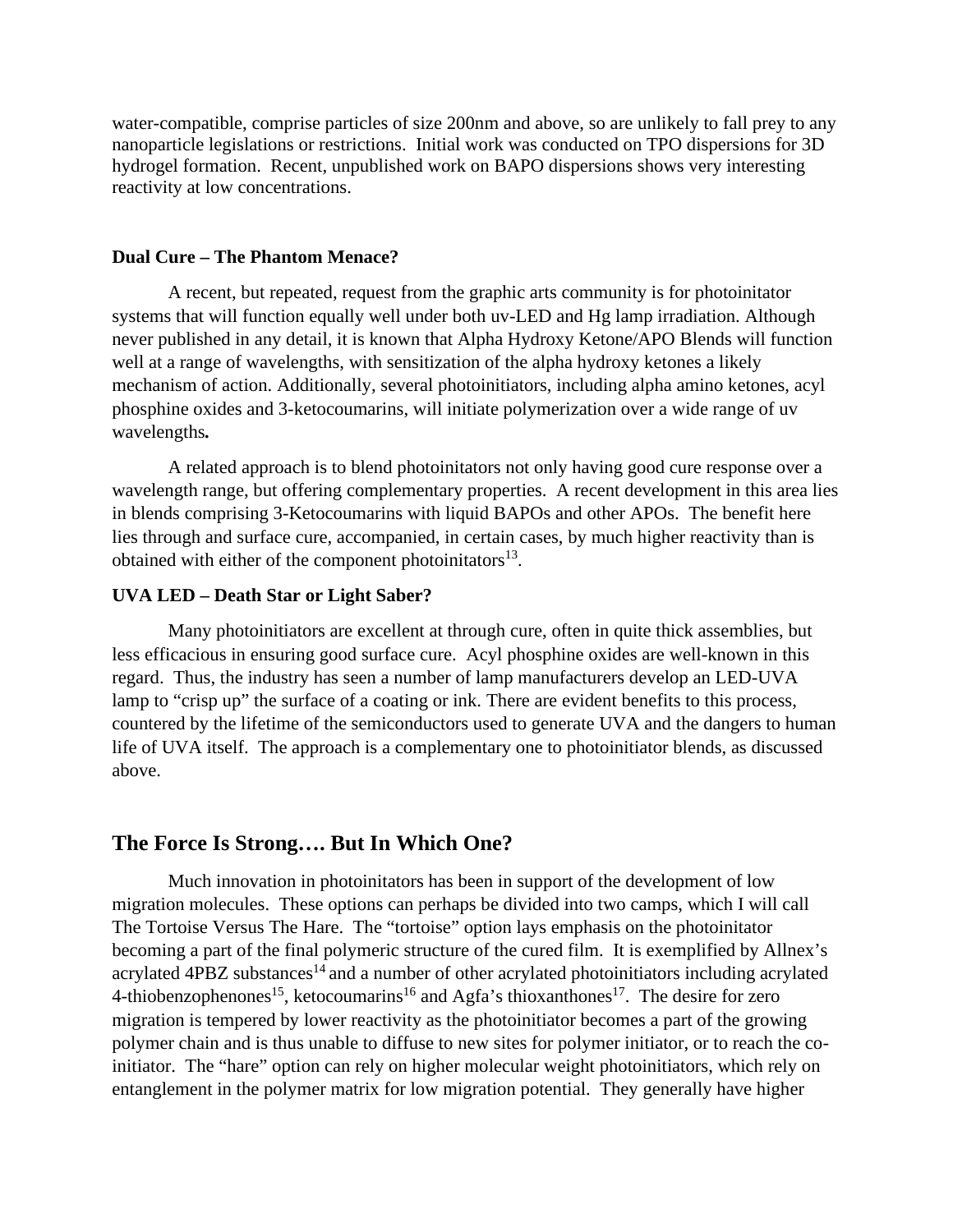reactivities, and recent developments, such as the 3-ketocoumarins are more suited to LED cure. They may show advantages for regulatory compliance, as bigger molecules, less soluble in perhaps less toxic to aqueous-based life forms? Rheology of formulations and water balance in offset inks are other factors to consider.

So, who wins – the "tortoise" or the "hare"? In figure 4, one study comparing the unacrylated ketocoumarin Esacure 3644 versus the acrylated Omnipol 3TX from Agfa shows that the ketocoumarin (represented in the figure as "LFC 3644") has higher reactivity with a 385 nm LED light source than does the acrylated thioxanthone – or indeed any other thioxanthone. Esacure A198 was employed as the co-initiator. As mentioned above, ketocoumarins are also superior in regard to post-cure yellowing than thioxanthones.



**Figure 4: comparative reactivities of ketocoumarin LFC 3644 (now Esacure 3644) against acrylated and conventional thioxanthones with a 385 nm irradiation source** 

#### **Conclusions: A New Hope**

I have listed a few of the challenges facing photoinitiators, both from a compliance standpoint and a performance one as both the regulatory authorities expand their oversight of our industry, how we may compensate for photoinitiators receiving Reprotoxin 1B and/or SVHC classifications, and how increased performance is required – and will be met through ongoing innovation at the molecular and formulation levels - for the further growth of the technology. In summary, in 2025 (or 2030?), we might expect to see the resolution of some of the existing challenges, the resolution of some and the incursion of new ones, as we continue to develop and optimize photoinitiator performance in an uncertain world. Predictions (guaranteed inaccurate or your money back!) include:

- The grouping and reclassification of all APOs by ECHA is fended off
- A similar prolonged assault on alpha hydroxy ketones is resisted
- Alpha amino ketones are (slowly) going, going, gone...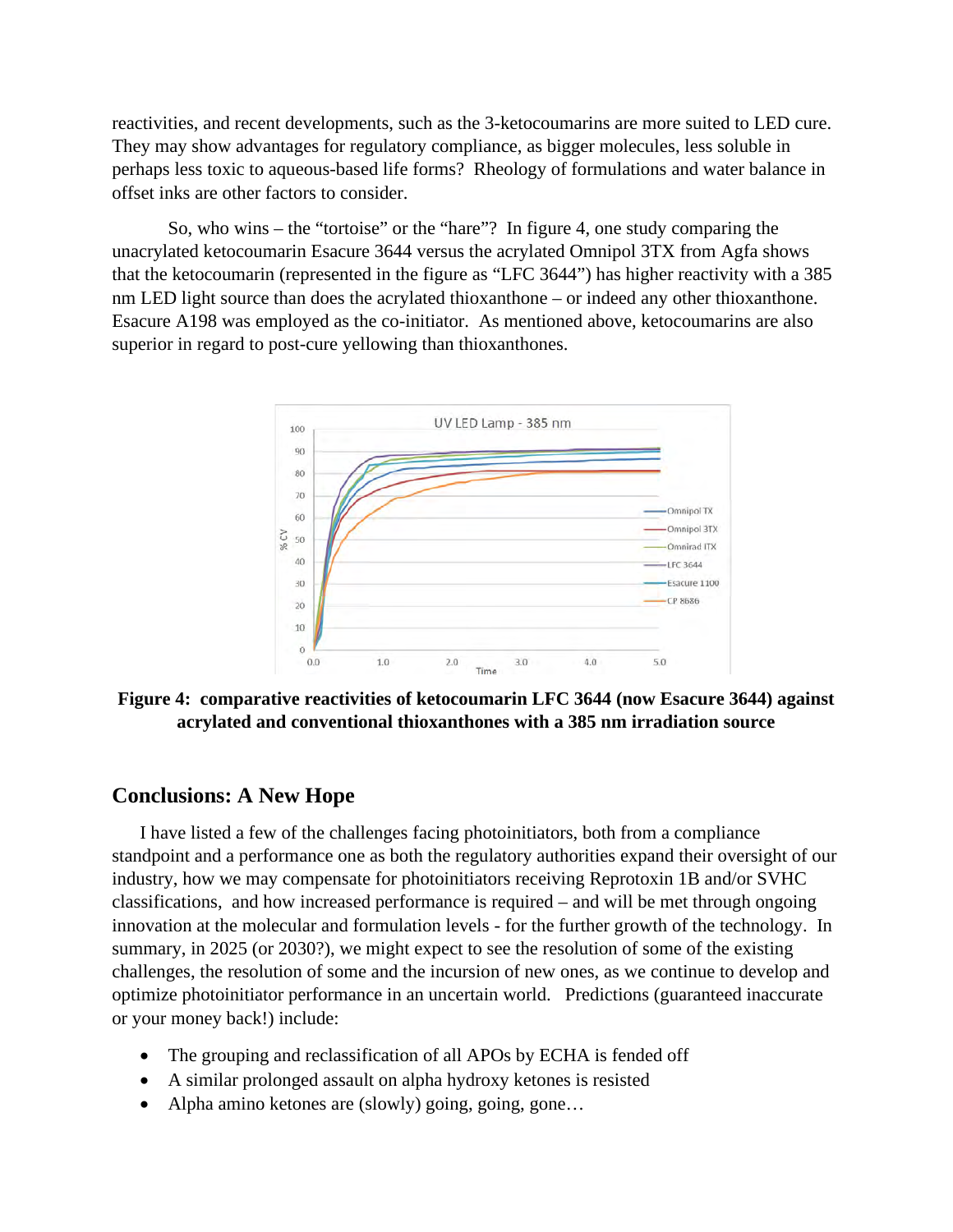- The spiraling cost of new chemistry innovation (with/without a global recession).
- Blends with measurable synergies will offer technical advantages and less regulatory and synthetic strain
- Sustainability, as regards photoinitiators, will largely comprise the optimization of energy costs, and recycling of solvents and other by-products
- The continued growth of UV-LED brings new molecules to the formulators' palette
- There will be some use of visible light-sensitive photoinitiators in fields outside of the current niches of additive manufacturing/rapid prototyping and medical/dental applications.
- There will continue to be short-term supply chain issues, but these will lessen as other countries than China establish manufacturing bases for core and specialty photoinitiators, and the existing European manufacturing base increases in importance.

So, which is the future of UV curing technology best characterized as: "frozen in carbonite" or "the taming of Jabba the Regulator"? Definitely, the industry has many pathways open, both for innovation, and for providing a more rational basis for regulatory compliance, especially when working together as a single body. There is well-founded hope for the future.

# **References**

- 1) S. R Postle *et al*, "Transcending Regulatory Issues: alternates t Omnirad 369" presented at RadTech USA, 2018
- 2) M Morone *et al*, patent applied for
- 3) US8952190B2
- 4) US9938231B2
- 5) US10189930B2
- 6) US9951034B2 and US2019/256723A1
- 7) M Morone et *al*, "Design of New 3-Ketocoumarins for UV LED Curing" RadTech USA 2016, Best Paper Award
- 8) S. R. Postle *et al*, "The Perfect Storm" RadTech Asia 2016
- 9) US10106629B2
- 10) US9796740B2; US10040810B2
- 11) J. Baro *et al,* RadTech Europe 2015; K. Dietliker, RadTech China 2017; S. R Postle *et al*, RadTech China 2017
- 12) US15/778117
- 13) G Norcini *et al*, Patent applied for; S. R Postle et al, RadTech Asia 2019
- 14) EP2804914B1
- 15) US9394455B2
- 16) US62/597069
- 17) US8536217B2 and citations therein

# **Acknowledgements**